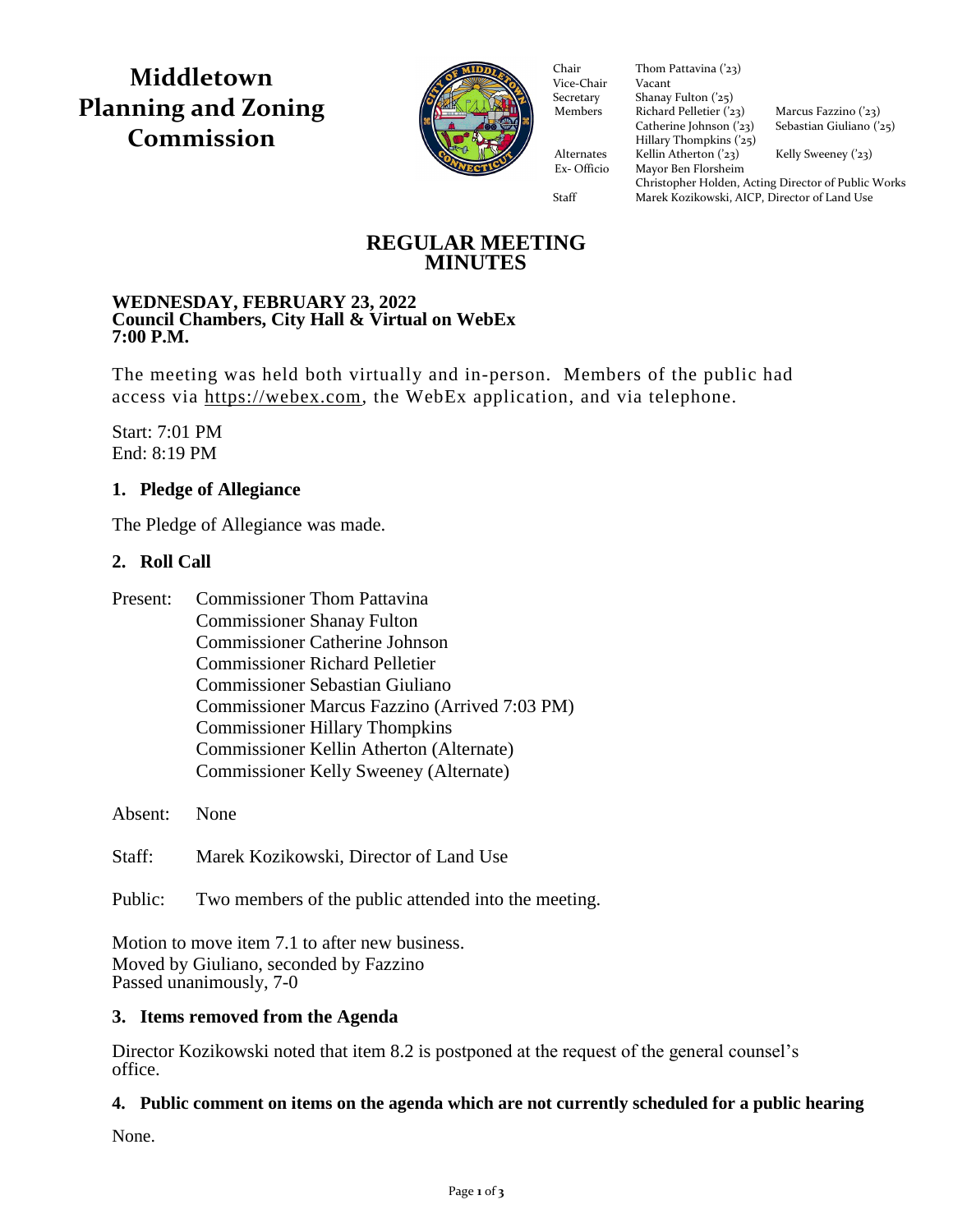### **5. Confirmation that all hearing signs have been properly posted**

Director Kozikowski reported that no hearing signs were required for the items on the agenda.

### **6. Public Hearings**

None.

#### **7. Old Business**

### **7.1. Discussion on the Middletown Section of the Regional Housing Plan.**

Director Kozikowski presented and discussed some date regarding what units count as affordable units according to the State of Connecticut. Furthermore, he presented some information on a housing gap analysis with respect to various levels of low income residents. A discussion with the Commission ensued.

#### **8. New Business**

#### **8.1. Request for site plan approval for the rehabilitation of the 46,000 SF building with commercial space and 48 residential apartments located at 339 Main Street in the B-1 zone. Applicant/ agent David Marasow, 339 Main, LLC. SPR2022-9**

David Marasow and Fernando Pastor presented the application. The project includes a rehabilitation of the building with in its existing footprint and structure. The plan includes retaining the existing restaurant, creating a new retail tenant space and construct 48 residential apartments spanning the first, second, and third floors. Many apartments will have lofted spaces. The units on the first floor will be either ADA accessible or designed to be converted to an accessible unit. Public amenities for the residents will be located on the first floor and basement of the building. There are three means of egress for the residents. A chair lift will be installed to make the basement space fully accessible.

The applicant also briefly described other similar rehabilitation and adaptive reuse of buildings throughout Connecticut.

The project includes no onsite parking. The applicant is seeking an approval for requiring only 25 parking spaces when 50 spaces would be required according to code. The applicant will obtain 25 parking spaces.

The Commission expressed concerns about ADA accessibility to the basement, lack of an elevator, egress from the building in case of an emergency, and availability of parking spaces in the area for residents.

The Commission seeks more information on the availability and location of parking for the tenants and comments from the Chamber of Commerce and the Downtown Business District. Furthermore, outstanding staff comments should be addressed.

Motion to continue the application Moved by Johnson, seconded by Thompkins Passed unanimously, 7-0

#### **8.2. Request for an affirmative GS 8-24 report for the conveyance of two parcels located at 395 Country Club Road and map-lot 07-0498 Country Club Road from the City of Middletown to Middletown Youth Soccer. Applicant/agent City of Middletown/Land Use Dept. GS 8-24 2022-6**

No discussion.

**9. Public comment on topics which are not or have not been subject of a public hearing**